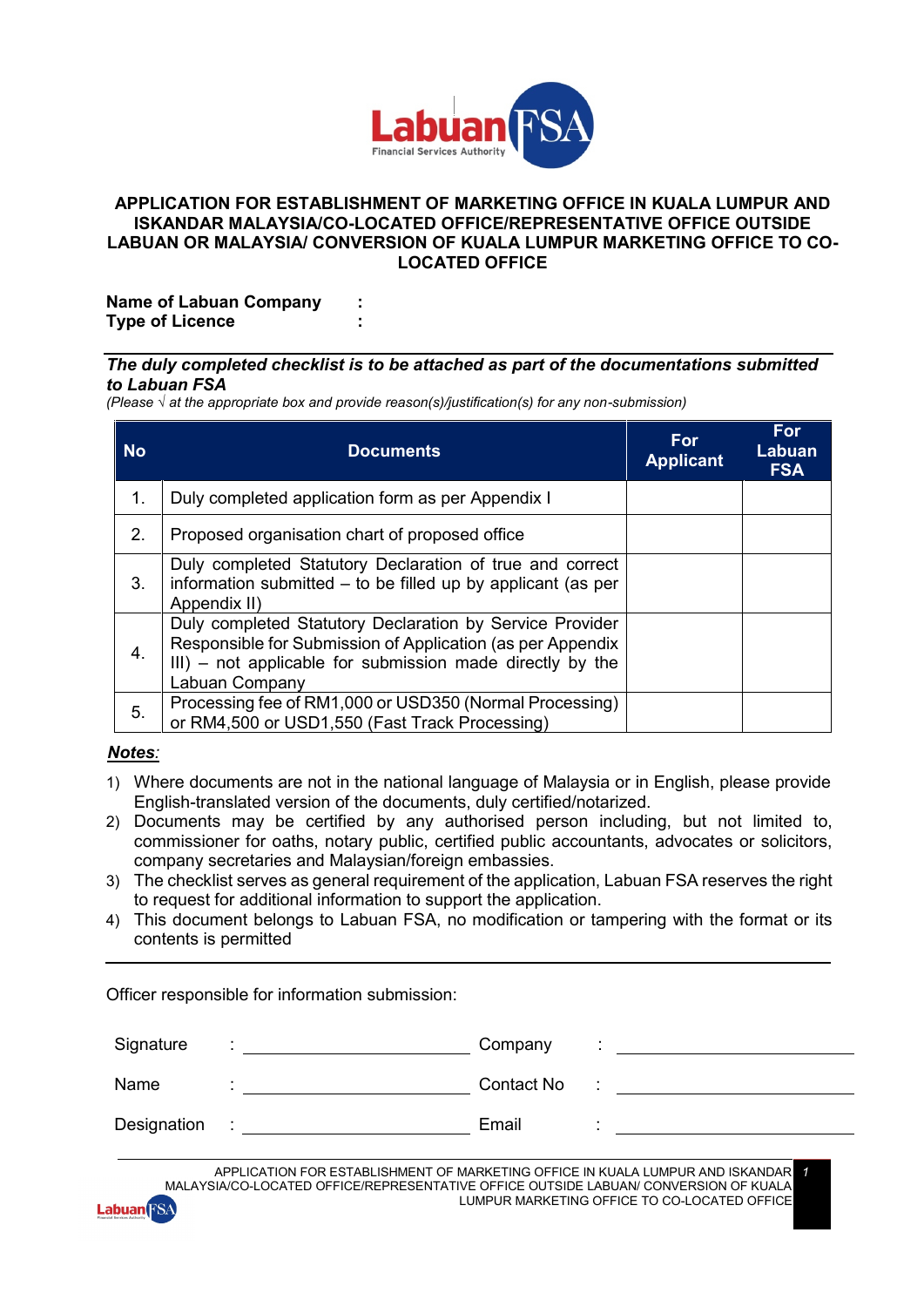## **APPENDIX I**

*2*

| <b>PARTICULARS OF APPLICATION</b> |                                                                             |  |                               |                                                                                                                                                                        |  |                   |
|-----------------------------------|-----------------------------------------------------------------------------|--|-------------------------------|------------------------------------------------------------------------------------------------------------------------------------------------------------------------|--|-------------------|
|                                   | <b>Section A: General Information</b>                                       |  |                               |                                                                                                                                                                        |  |                   |
| a.                                | located Office<br>Type of office                                            |  | Kuala Lumpur Marketing Office | Please tick $(\sqrt{})$ the relevant boxes for type of application:<br>Co-located Office/Conversion of KLMO to Co-<br>Representative Office Outside Labuan or Malaysia |  |                   |
| b.                                | Rationale or purpose of<br>establishment/conversion of the<br>office        |  |                               |                                                                                                                                                                        |  |                   |
| C.                                | Location of the office                                                      |  |                               |                                                                                                                                                                        |  |                   |
| d.                                | Function of the office                                                      |  |                               |                                                                                                                                                                        |  |                   |
| е.                                | Key personal particulars of all<br>staff to be stationed at the office      |  | No.                           | Name                                                                                                                                                                   |  | <b>Position</b>   |
| f.                                | Any other information relevant<br>for consideration of the<br>application   |  |                               |                                                                                                                                                                        |  |                   |
|                                   | <b>Section B: Three Years Financial Projection</b>                          |  |                               |                                                                                                                                                                        |  |                   |
|                                   | <b>Currency:</b>                                                            |  |                               |                                                                                                                                                                        |  |                   |
|                                   | <b>Statement of</b><br><b>Comprehensive Income</b>                          |  | Year 1                        | Year <sub>2</sub>                                                                                                                                                      |  | Year <sub>3</sub> |
|                                   | Revenue earned from the<br>office (where applicable)                        |  |                               |                                                                                                                                                                        |  |                   |
|                                   | Expenses incurred<br>Staff cost<br>Rental expenses<br>Other expenses        |  |                               |                                                                                                                                                                        |  |                   |
| the office                        | Income / expenses<br>derived / incurred from                                |  |                               |                                                                                                                                                                        |  |                   |
| Note:<br>1.                       | 2. Please provide the basis of assumption in deriving the projected figure. |  |                               | The projection must show the realistic view of the business in three years.                                                                                            |  |                   |

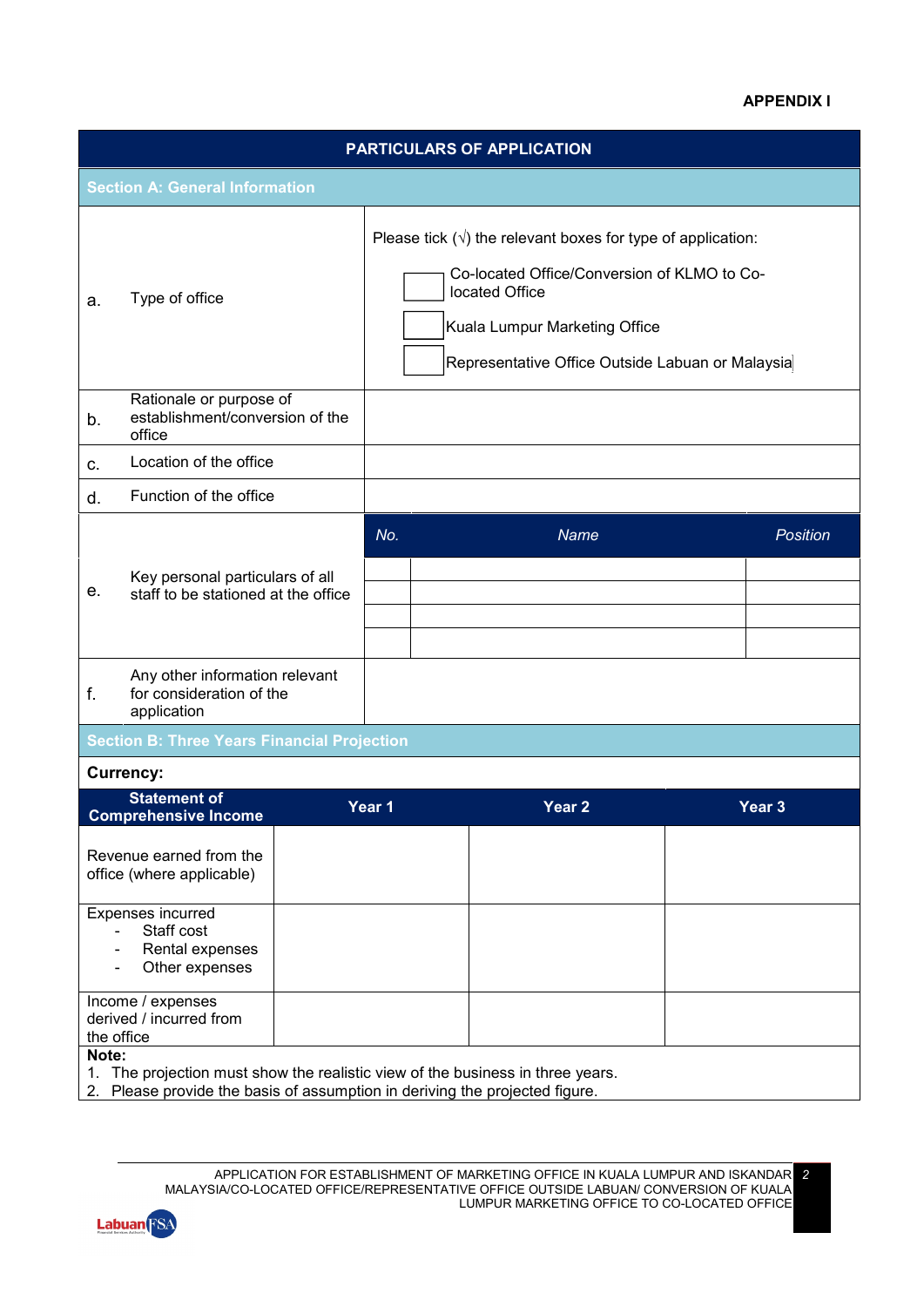*3*

|                                        | <b>DECLARATION OF TRUE AND CORRECT INFORMATION SUBMITTED</b><br>Important: All fields are mandatory and should not be left blank                                                                                                           |
|----------------------------------------|--------------------------------------------------------------------------------------------------------------------------------------------------------------------------------------------------------------------------------------------|
|                                        |                                                                                                                                                                                                                                            |
|                                        |                                                                                                                                                                                                                                            |
|                                        | do hereby solemnly and sincerely declare that:                                                                                                                                                                                             |
| 1.                                     | all information submitted in this application including all attachments, forms, documents and<br>forwarding letters are accurate, true and correct and that all estimations provided are fair and<br>reasonable.                           |
| 2.                                     | I am aware that if I make any misrepresentation herein this application, it is an offence<br>punishable pursuant to Section 192 of the LFSSA/Section 152 of the LIFSSA.                                                                    |
| 3.                                     | a printed signed copy of this application which reflects the same information provided in this<br>application is being kept at the office of my principal or our appointed Labuan trust company<br>being the agent approved by Labuan FSA. |
|                                        | And I make this solemn declaration conscientiously believing the same to be true and by virtue of<br>the provisions of the Statutory Declaration Act 1960 / other relevant provisions.                                                     |
|                                        | Subscribed and solemnly declared by the above                                                                                                                                                                                              |
|                                        |                                                                                                                                                                                                                                            |
|                                        | Signature                                                                                                                                                                                                                                  |
|                                        | This day of  20                                                                                                                                                                                                                            |
|                                        | Before me,                                                                                                                                                                                                                                 |
|                                        |                                                                                                                                                                                                                                            |
|                                        |                                                                                                                                                                                                                                            |
| (Commissioner for Oaths/Notary Public) |                                                                                                                                                                                                                                            |
|                                        |                                                                                                                                                                                                                                            |
|                                        |                                                                                                                                                                                                                                            |
|                                        |                                                                                                                                                                                                                                            |